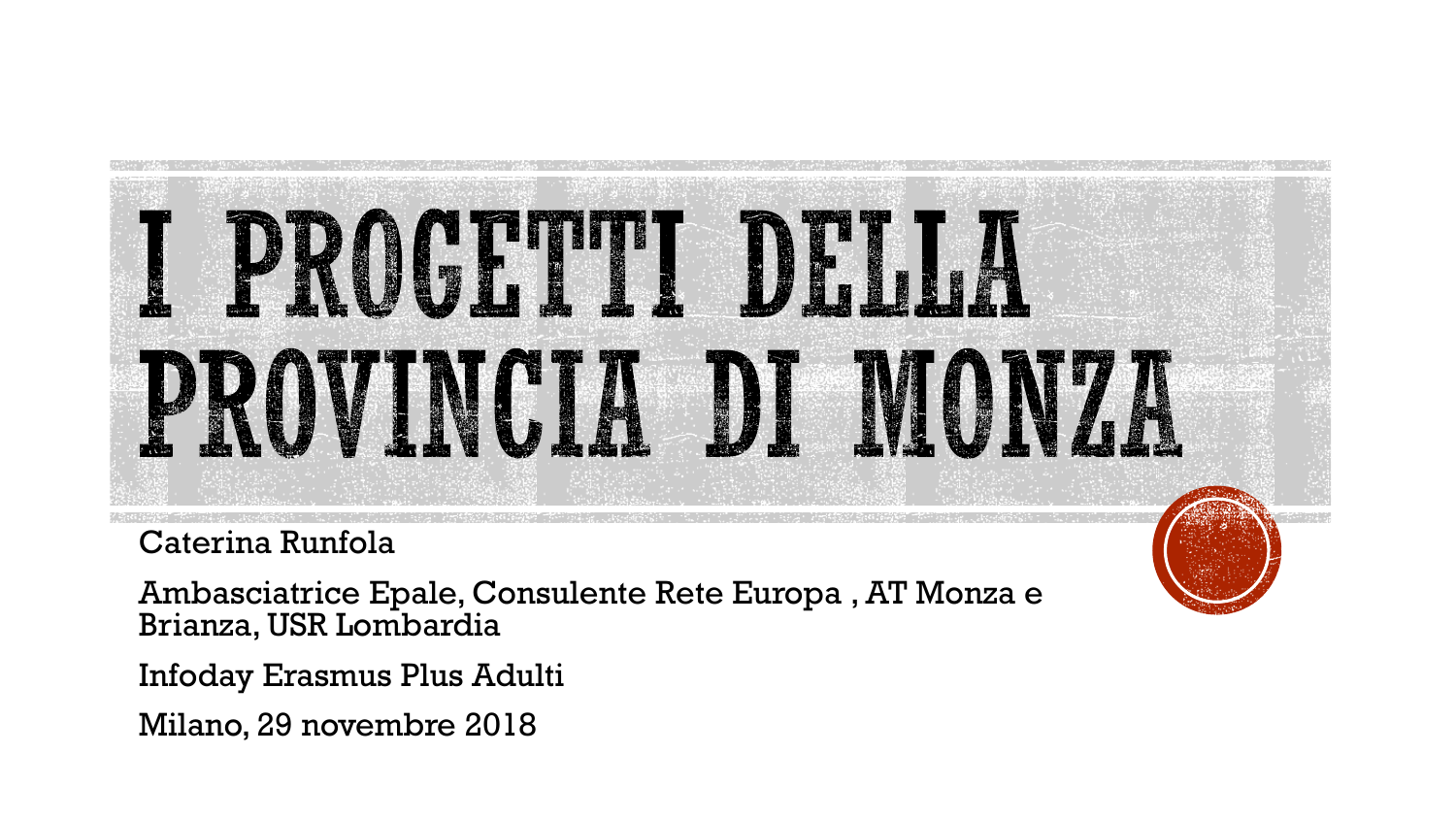### KAI CONSORZIATO ERASMUS PLUS

EDUCARE PER TRASFORMARE SPECCHI INFINESTRE

PRESENTA IL PROGETTO L'USR LOMBARDIA

SONO COIVOLTI I SEGUENTI ENTI PER L'EDUCAZIONE DEGLI ADULTI:

- 1. ISTITUTO PROFESSIONALE FERRARI MONZA
- 2. ISTITUTO MOSE' BIANCHI MONZA
- 3. ISTITUTO PROFESSIONALE OLIVETTI MONZA
- 4. ISTITUTO SUPERIORE EINSTEIN VIMERCATE

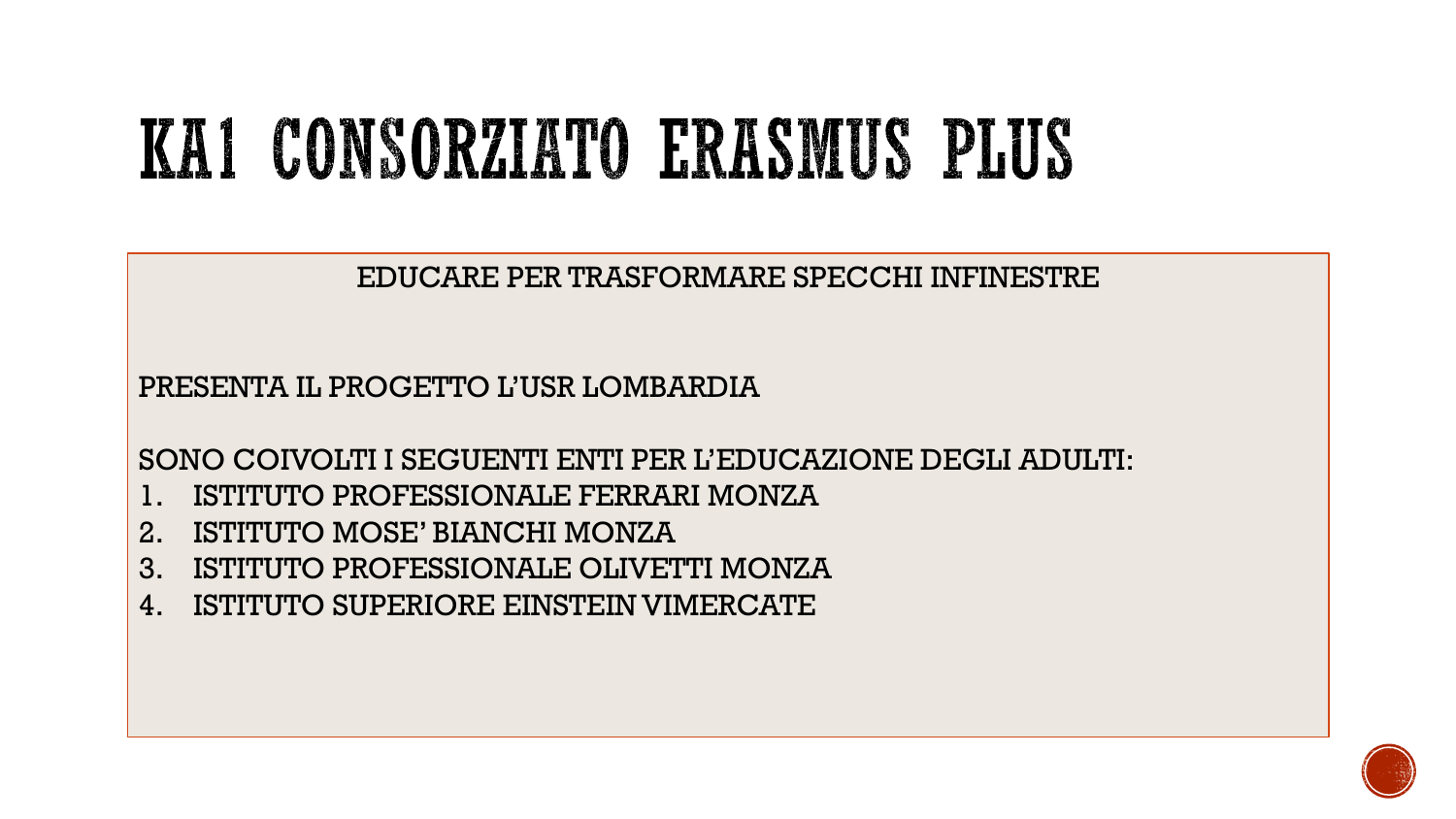# I BISOGNI DEL CONSORZIO

- I bisogni evidenziati da questionari e interviste, sono:
- a) il riconoscimento dei crediti comunque acquisiti dallo studente per l'ammissione ai percorsi del tipo e del livello richiesto;
- b) la personalizzazione del percorso di studio relativo al livello richiesto, che lo studente può completare quando vuole (anche nell'anno scolastico successivo), secondo quanto previsto da un patto formativo individuale ;
- c) la fruizione a distanza di una parte del percorso previsto, di regola, per non più del 20 per cento del corrispondente monte ore complessivo;
- d) la realizzazione di attività di accoglienza e di orientamento, finalizzate alla definizione del Patto formativo individuale, per non più del 10 per cento del corrispondente monte ore complessivo del percorso.

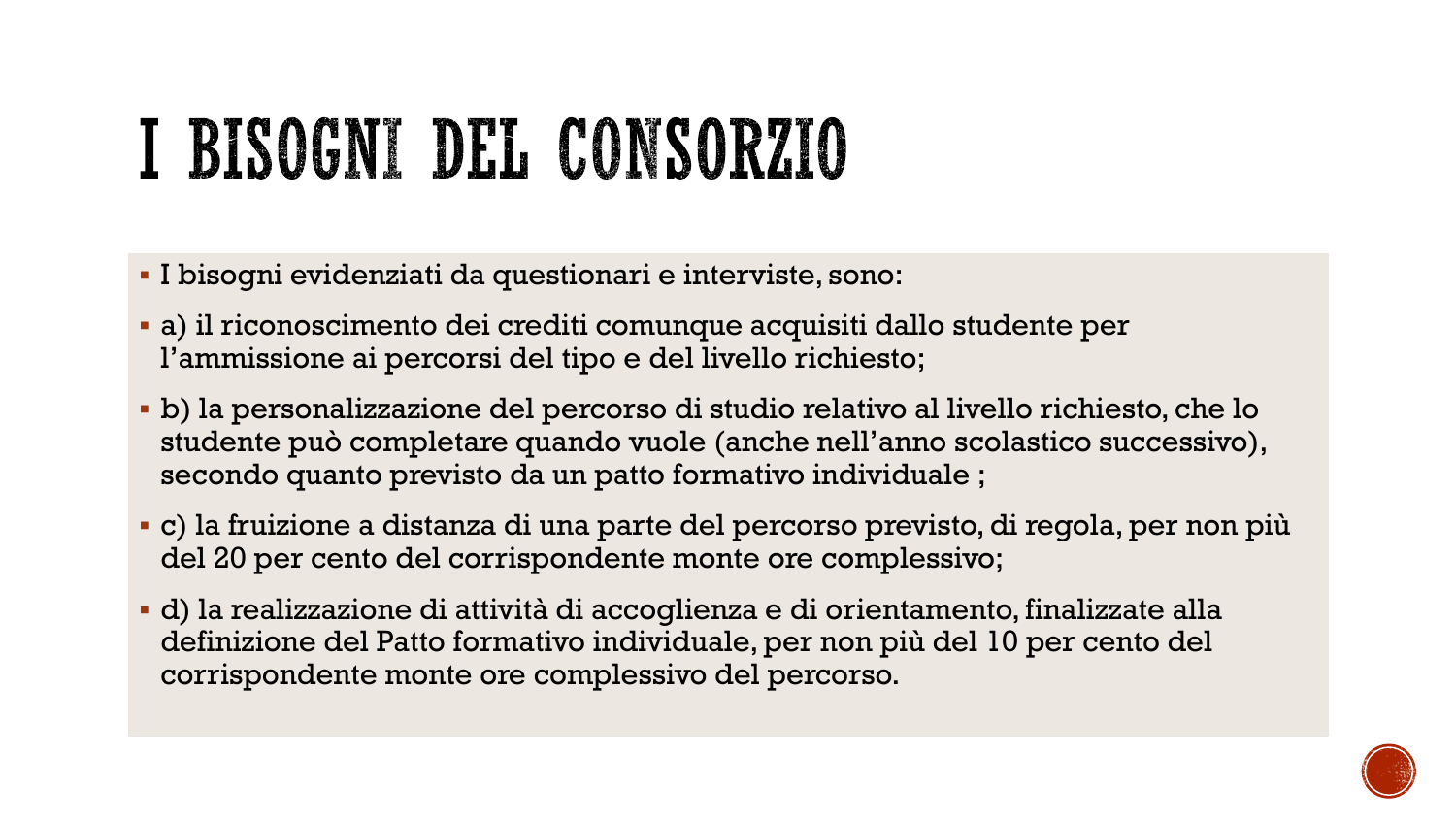### LE AREE DI MIGLIORAMENTO

- Le aree di miglioramento, in sintesi, sono le seguenti:
- a) Area digitale e metodologica
- a1. sviluppo e implementazione della piattaforma e-learning in ottemperanza a quanto indicato nella normativa vigente per la realizzazione del 20% del curriculum scolastico on line, anche per l'ed.carceraria.
- a.2 sviluppo e implementazione di corsi sulla piattaforma e-learning per l'insegnamento della lingua italiana agli stranieri come L2
- ( indicatori EQAVET 2 EQAVET 8)
- L'area Internazionalizzazione è trasversale alle due aree e permea tutto il processo di formazione all'estero e di sostegno alle future progettazioni in partenariato di Erasmus Plus.

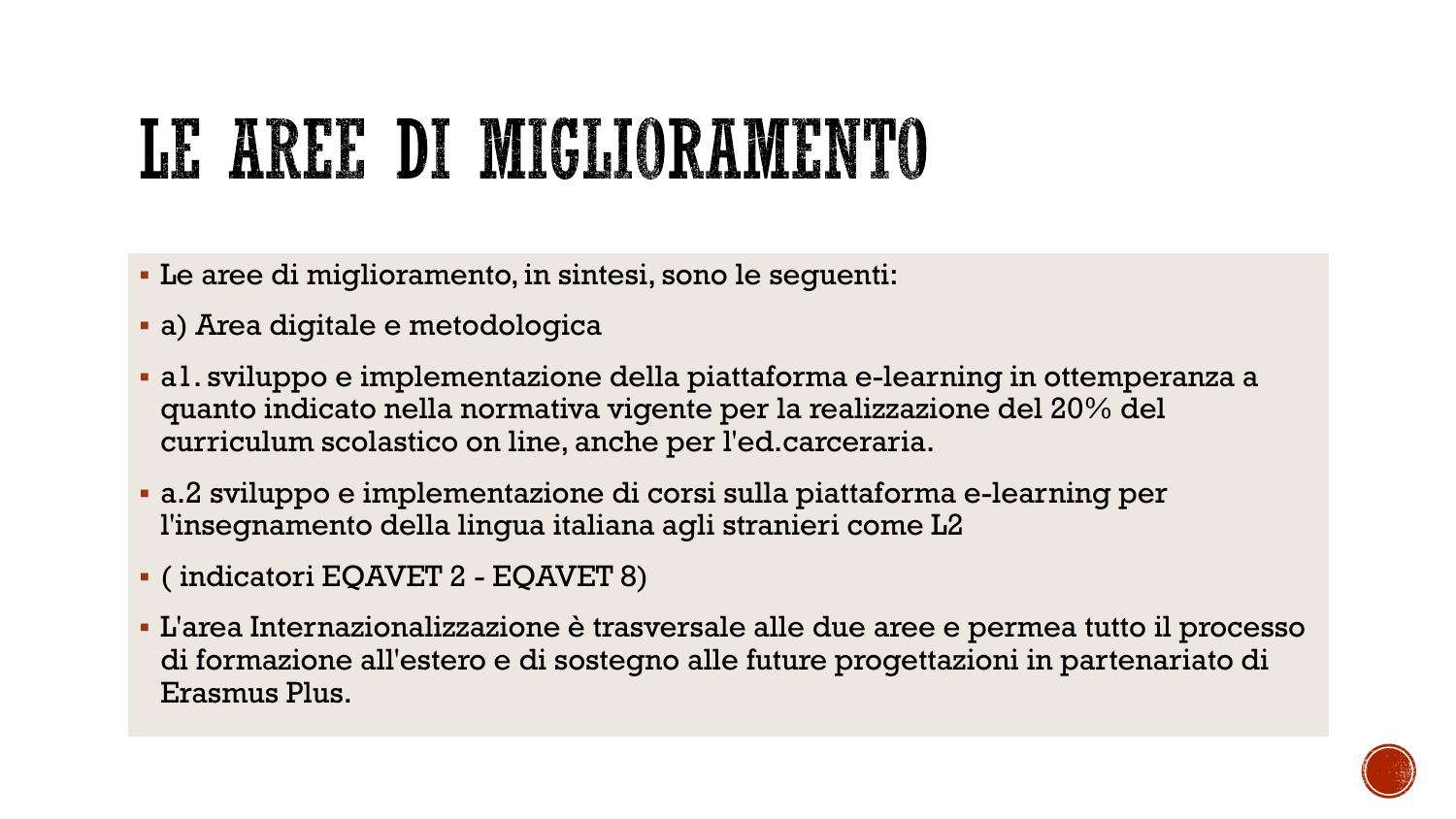### ATTIVITA' PREVISTE E IN FASE DI ATTUAZIONE

- 1.1 Formazione dei docenti sull'uso delle ICT per creare ambienti di apprendimento, attraverso l'uso delle piattaforme e-learning per favorire l'apprendimento delle materie oggetto di Esame di Stato nella popolazione adulta.
- Il gruppo dei docenti selezionati parteciperà ad un corso di formazione specifico per la creazione di ambienti digitali per l'apprendimento in età adulta
- 1.2 Formazione dei docenti sull'uso delle ICT per creare ambienti di apprendimento inclusivi , con l'uso delle ICT, per favorire l'apprendimento della lingua italiana come L2
- 2. Job shadowing
- Il gruppo dei docenti selezionati parteciperà ad esperienze di job shadowing all'estero , per verificare l'uso delle ICT nell'ambito dell'educazione degli adulti.

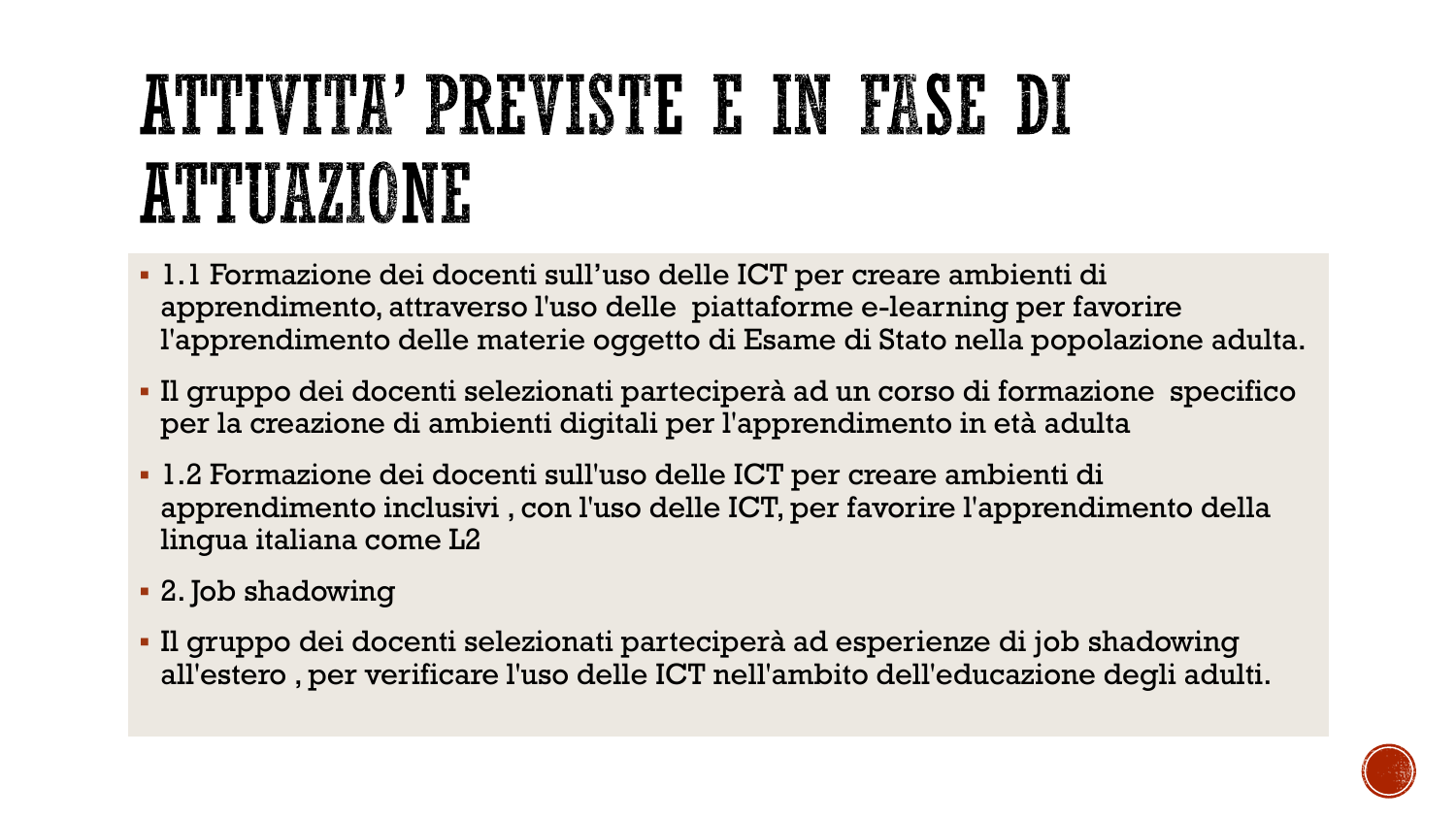### IMPORTANZA DI EPALE NEL PROGETTO

Epale è una risorsa importante per l'Educazione degli Adulti.

Il progetto di formazione utilizzerà la piattaforma Epale sotto diversi aspetti:

- per catturare risorse disponibili (interessante per il nostro progetto sono le risorse indicate all'indirizzo http://idigstories.eu/it/, una buona prassi inserita all'interno delle risorse disponibili)

- per analizzare gli ambienti di apprendimento nell'apposita sezione e, tra questi, esiste una parte dedicata all'e-learning con diverse opportunità di approfondimento che saranno sicuramente tenute in considerazione dal team per completare la formazione sul campo degli esperti e dei docenti

- per partecipare alla community di pratica nella quale si possono scambiare idee, opinioni e buone prassi, procedure e quant'altro possa essere utile per il progetto.

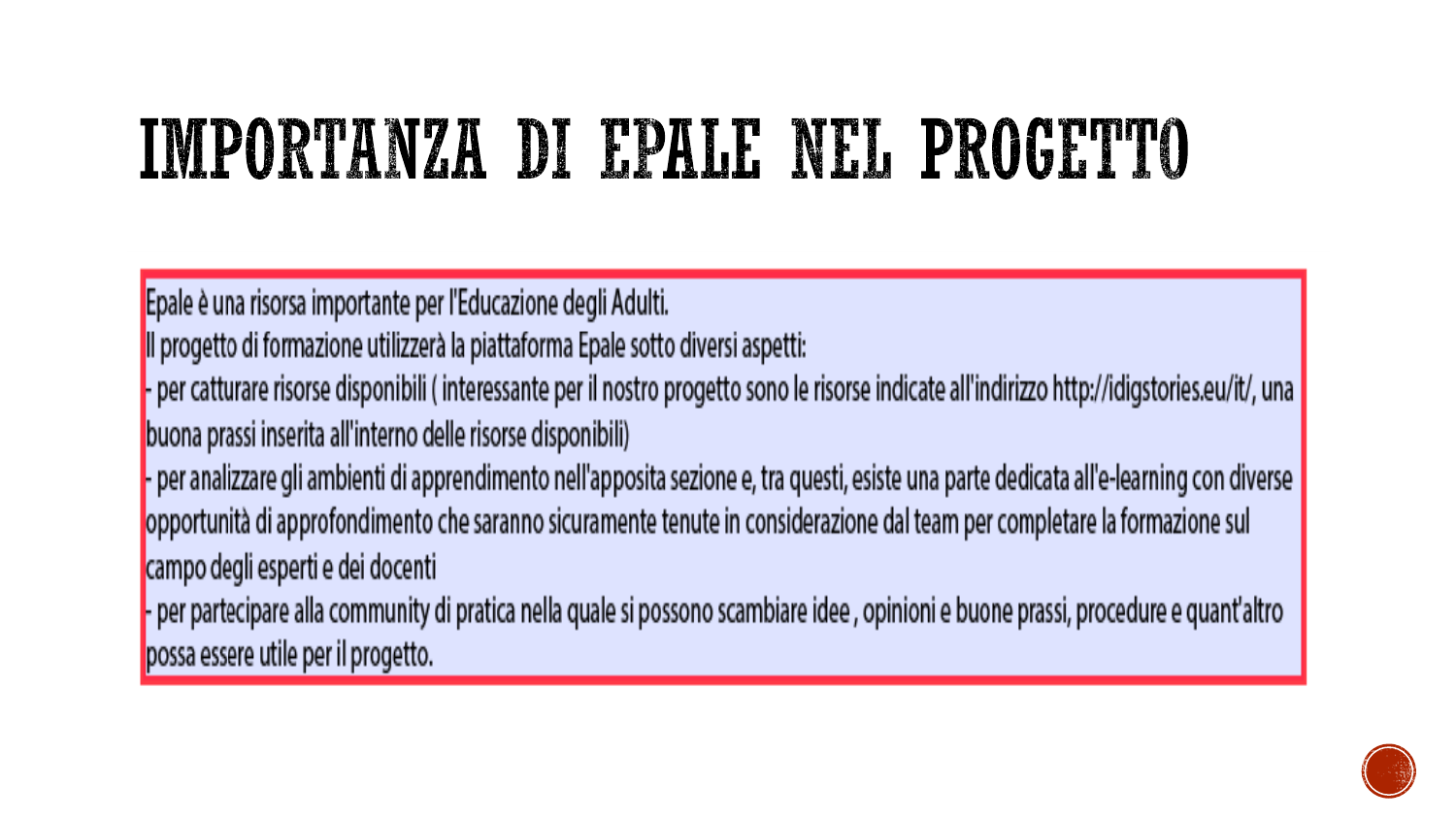### PERIODO E NUMERO DELLE MOBILITA'

### - PERIODO : **-DAL PRINO NOVEMBRE 2018** -AL 30 APRILE 2019

**BUDGET TOTALE: 59.838,00** 

-22 MOBILITA'

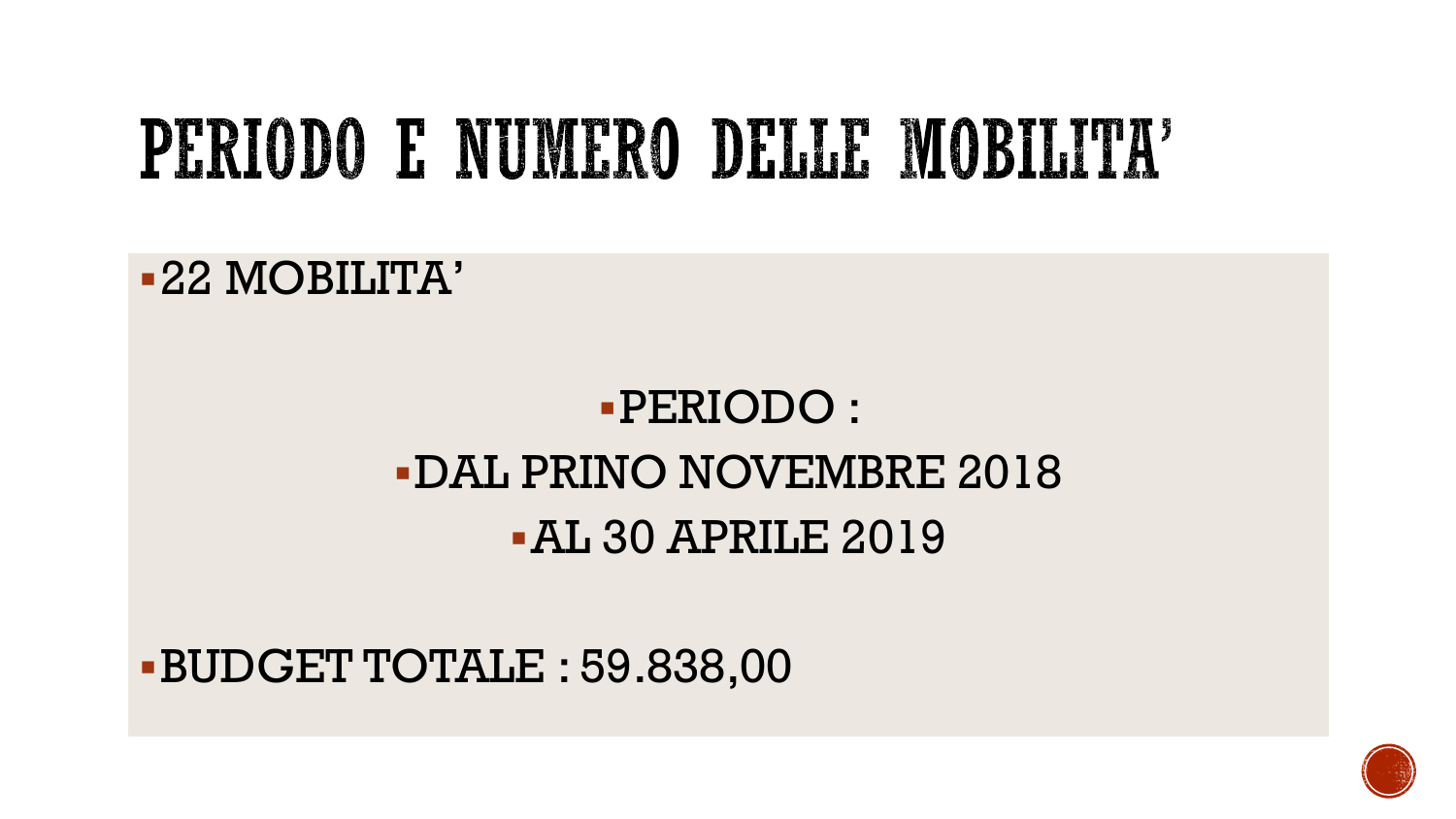### KA2 MULTILATERAL PARTNERSHIP EXCHANGE OF GOOD PRACTICES

Less hate more debate

QUESTO E' IL TITOLO DEL PROGETTO KA2 CHE NASCE PER VALORIZZARE LA METODOLOGIA DEL DEBATE, GIA' SPERIMENTATA DAL LICEO BANFI CON UNA PARTENSHIP DI SCAMBIO DI BUONE PRASSI 2016-2018. L'IDEA E' STATA QUELLA DI TRASFERIRE UNA METODOLOGIA SPERIMENTATA NEL SETTORE SCUOLA IN UN CONTESTO EDA.

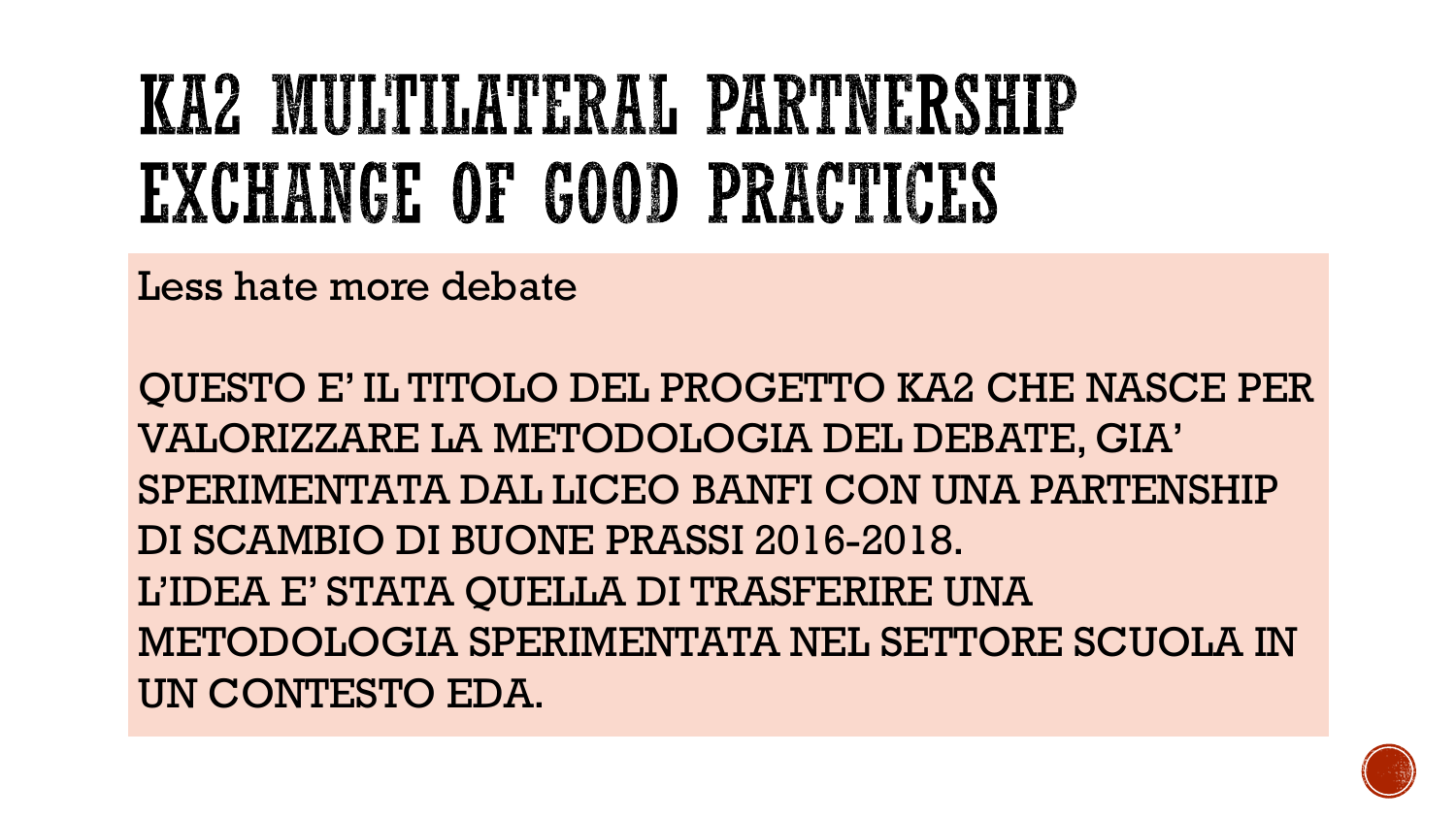# IL PERIODO DI PROGETTO E I PARTNER

- IL PROGETTO E' INIZIATO IL PRIMO OTTOBRE 2018 E TERMINERA' IL 30 GIUGNO 2020
- CAPFOLA E' L'ISTITUTO FERRARI DI MONZA , IN TEAM CON ALTRI DUE PARTNER ITALIANI: IL CPIA DI CINISELLO E IL CPIA DI LECCO
- I PAESI PARTNER SONO :
- $\triangleright$ GRECIA
- $\triangleright$ SVEZIA
- ROMANIA
- LITUANIA
- PORTOGALLO
- **>SPAGNA**

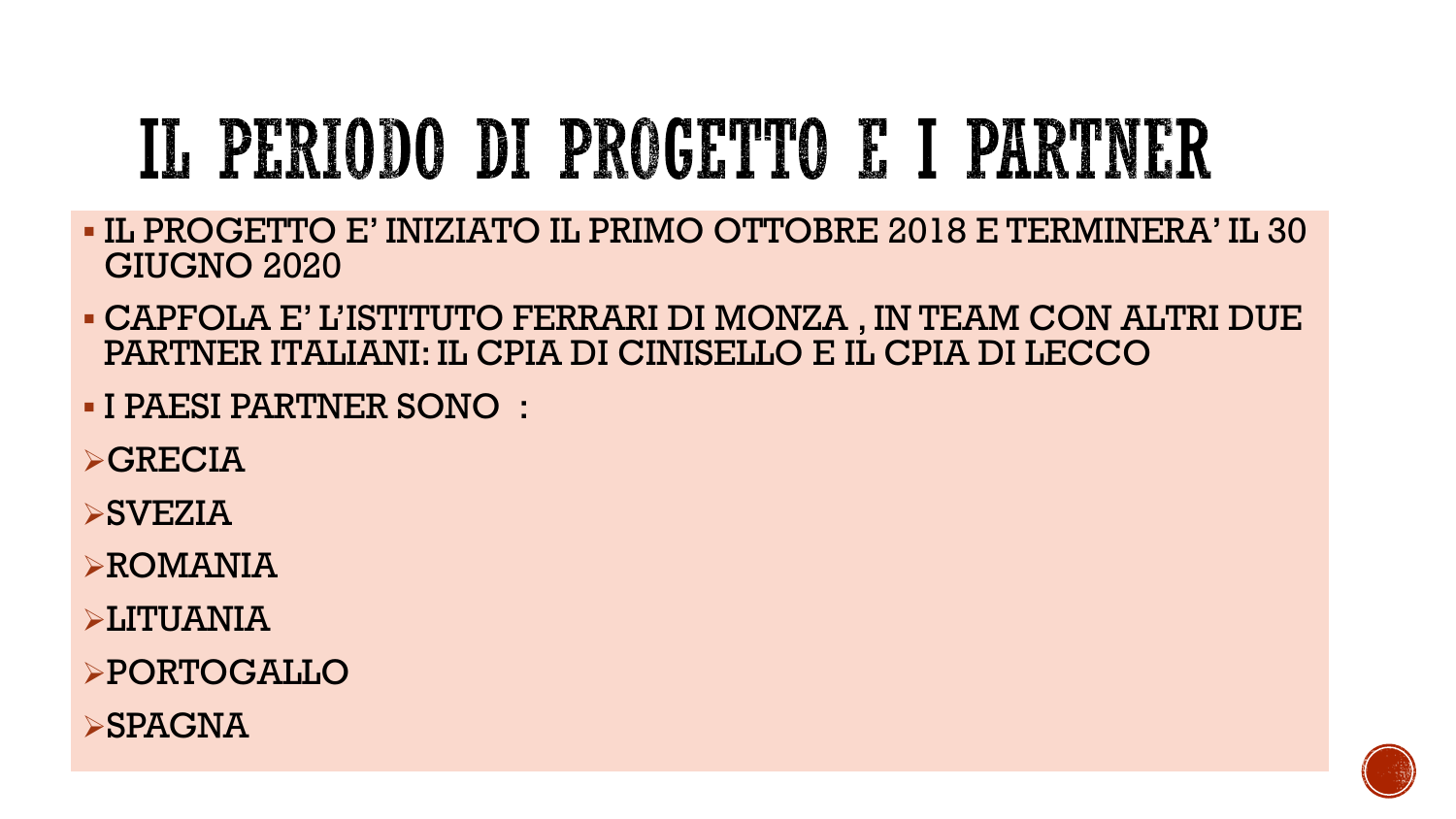### SPECIFICHE SUL PARTENARIATO

IL PARTENARIATO NASCE DA PRECEDENTI RELAZIONI CHE LA RETE EUROPA AVEVA INTESSUTO DURANTE LE ATTIVITA' DI MOBILITA' CHE SI ERANO SVILUPPATE NEL PERIODO ANCHE ANTECEDENTE A ERASMUS PLUS, CON PARTICOLARE RIFERIMENTO ALLE VISITE DI STUDIO EX ARION CHE PERMETTEVANO AI DIRIGENTI E AI DIRETTORI DI VISITARE LE REALTA' STRANIERE.

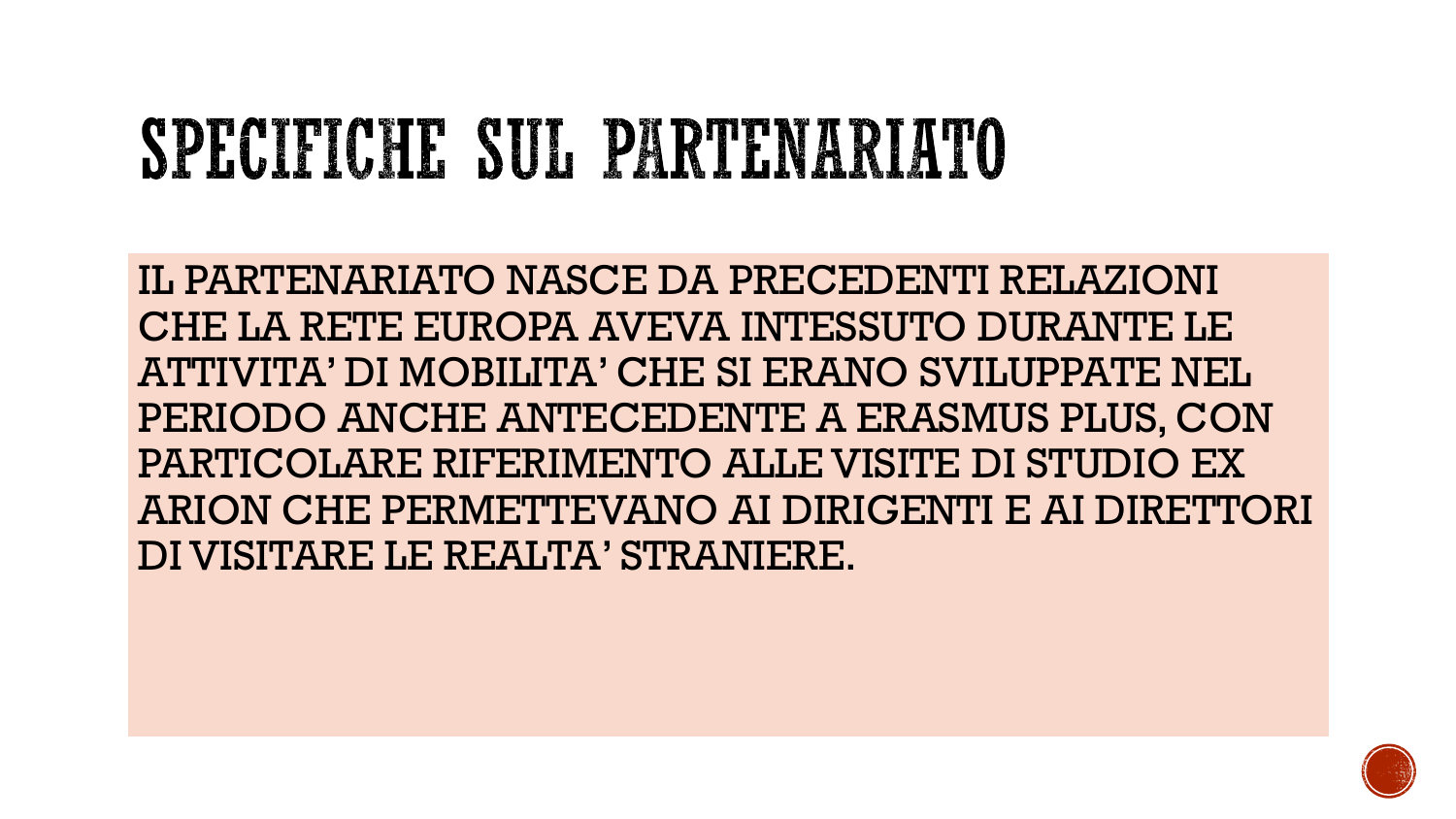# IL PROGETTO E I SUOI OBIETTUI

The goals of this progect are born from the needs :

- 1. Increasing the development of literacy, numeracy, and problem solving, defined as a continuum of knowledge, skills, and strategies that the individuals acquire later in their life. It comprehend skills and knowledge through a variety of domains which include the reading, writing, and calculating ability also through subjects as the native language, STEM subjects and English, vehicular in the project. We will use the DEBATE METHODOLOGY ( [www.wedebate.org\)](http://www.wedebate.org)/)
- 2. Increasing the usage of ICTs to create learning pathways, referring to the distance learning wth the usage of platforms and innovative and engaging digital devices.

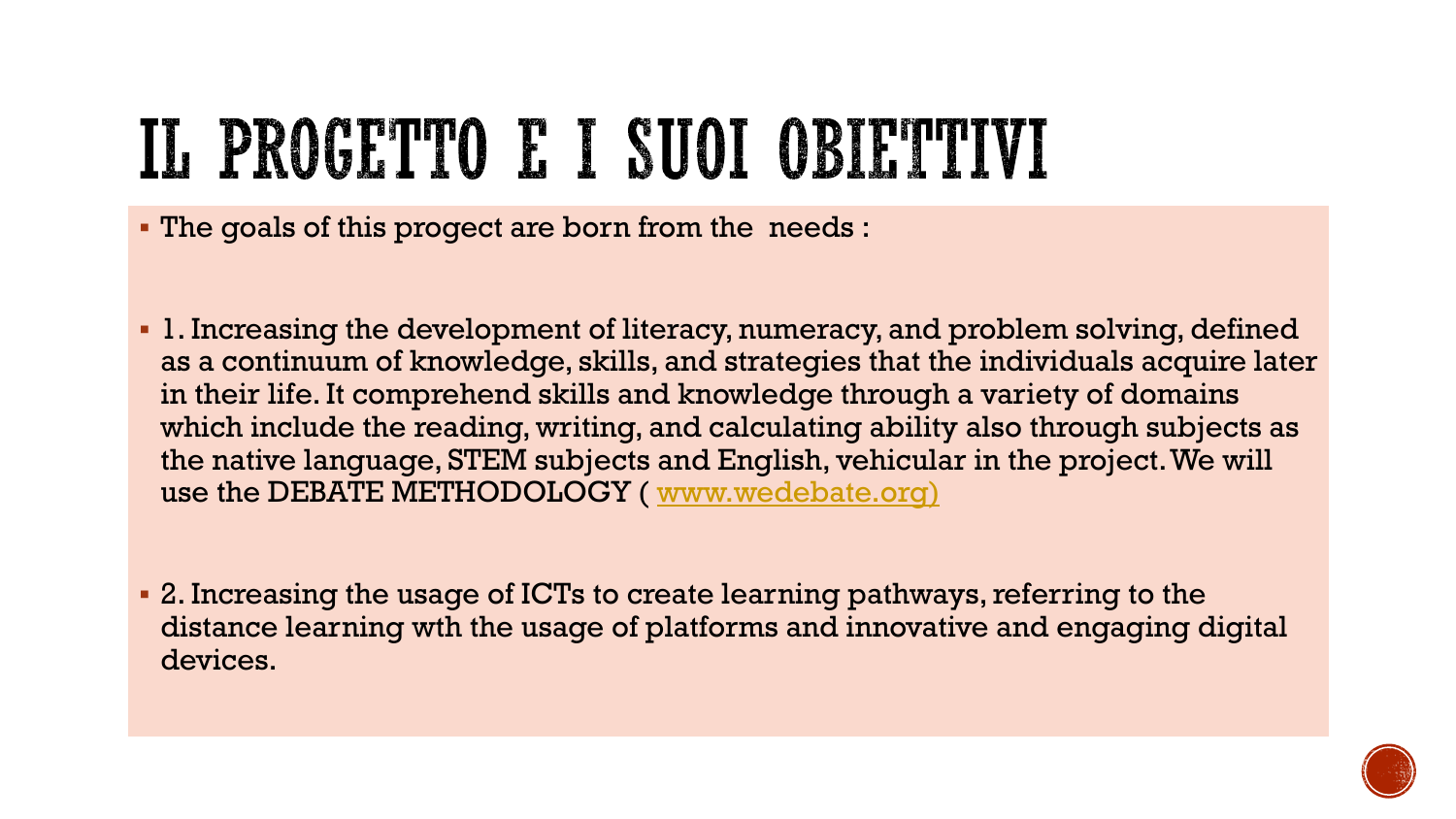- 3.Increasing of the teachers digital skills for the adult education.
- 4. Increasing of inclusive processes that concern areas at risk of exclusion (migrants and foreigners), included the new methodology M.I.G.R.A.N.S. ( https://ec.europa.eu/epale/it/content/migrans-una-metodologia-sperimentaleinsegnare-stranieri-non-alfabetizzati)
- The target involved refers to adults that had abandoned school precociously and that intend to finish their studies also for reasons related to the working contest, and to migrant adults, foreigners that plan to learn Italian as L2.
- The target concerns adult learners, learning men, women, migrants, and foreigners between 20 and over 50 years old.
- The need to translate the progect internationally comes frome the esigence of comparing on practices already in usage in single countries on the distance learning process with the usage of the ICTs and on the methods used to teach the subjects on the anthropological field and on the teaching of Italian as L2 for migrants and foreign people.
- This will allow to the single schools to exit from their own self-reference and to know new horizons.

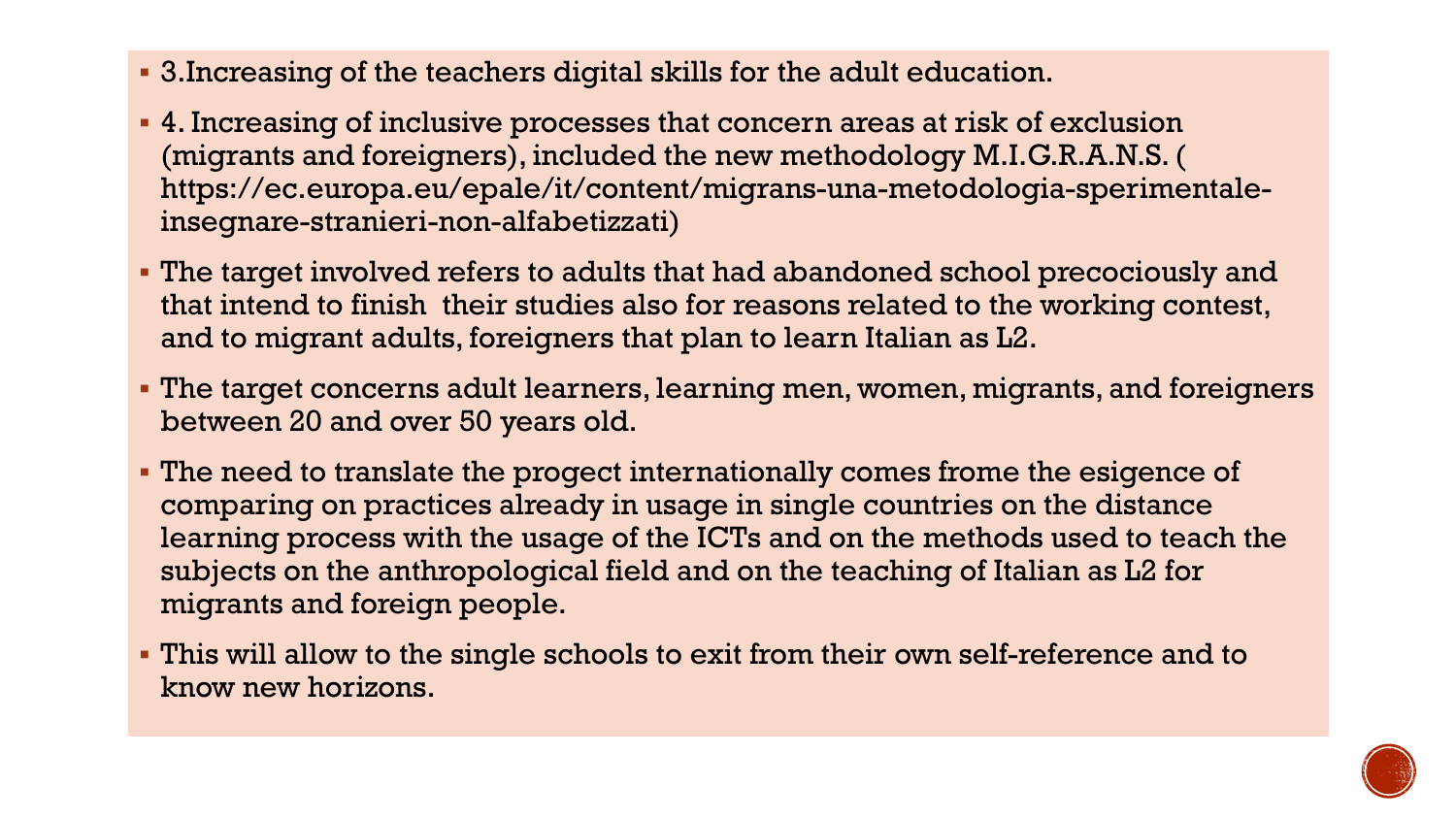### IMPORTANZA DELLE PIATTAFORME FU

Epale è una risorsa importante per l'Educazione degli Adulti.

Il progetto di formazione utilizzerà la piattaforma Epale sotto diversi aspetti:

- per catturare risorse disponibili (interessante per il nostro progetto sono le risorse indicate all'indirizzo http://idigstories.eu/it/, una buona prassi inserita all'interno delle risorse disponibili)

- per analizzare gli ambienti di apprendimento nell'apposita sezione e, tra questi, esiste una parte dedicata all'e-learning con diverse opportunità di approfondimento che saranno sicuramente tenute in considerazione dal team per completare la formazione sul campo degli esperti e dei docenti

- per partecipare alla community di pratica nella quale si possono scambiare idee, opinioni e buone prassi, procedure e quant'altro possa essere utile per il progetto.

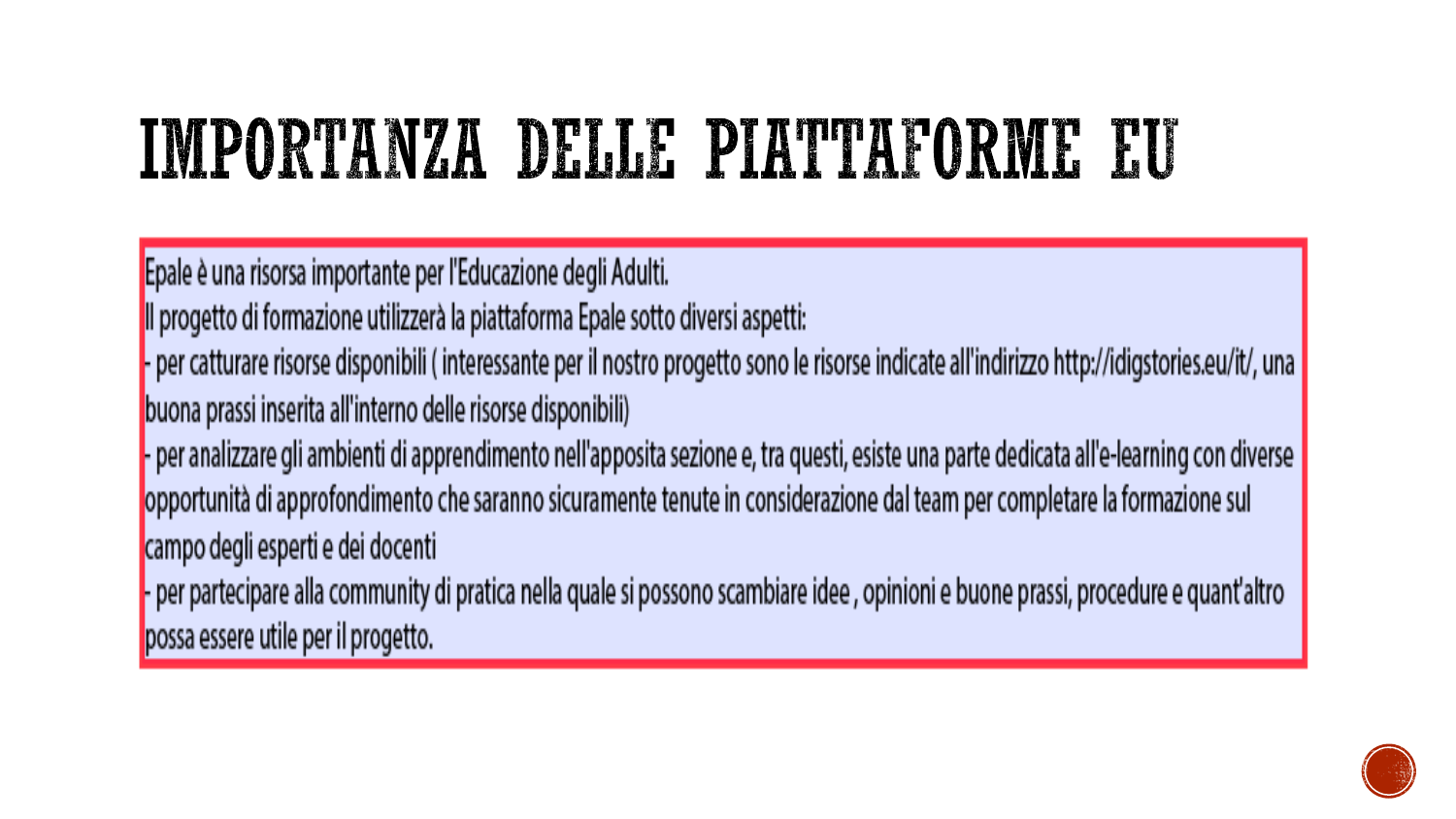### ATTIVITA'IN ESSERE E DA REALIZZARE

#### C1

#### **Adult Education**

#### SP-ADULT-SHORT - Short-term joint staff training events

#### TRAINING COURSE ON DEBATE AND M.I.G.R.A.N.S. methodology

It is toward teachers and educators who work in the schools/bodies of the partnership. Responsable: Istituto Ferrari, Monza.

The aim is to apply the methodology after a short period of teaching in the traditional course. The training is organized in Italy, under the responsability of the beneficiant, thanks to the

collaboration of the nerwork wedebate.org and their exeprts.

At the course will participate also Tatiana Galli, the ideator of MIGRANS methodology.

It lasts 5 days and 3 people for each partner will be involved.

The training includes:

- first day: debate methodology

- second day: the rules

third day: workshop, examples of debate and of debaters,evaluation (strathegy, style)

- fourth day: MIGRANS methodology

[Maximum characters: 5000]

- fifth day: MIGRANS methodology

It will be created a platform for all thr materials (videos, PDF, exemples)

The trainers will be Tatiana Galli for the project Migrans and for the debate we will call some experts from www.wedebate.org

OLTRE AI QUATTRO MEETING DI PROGETTO, **SONO STATE PREVISTE LE**  $ATTIVITA' C1 E C2$ 

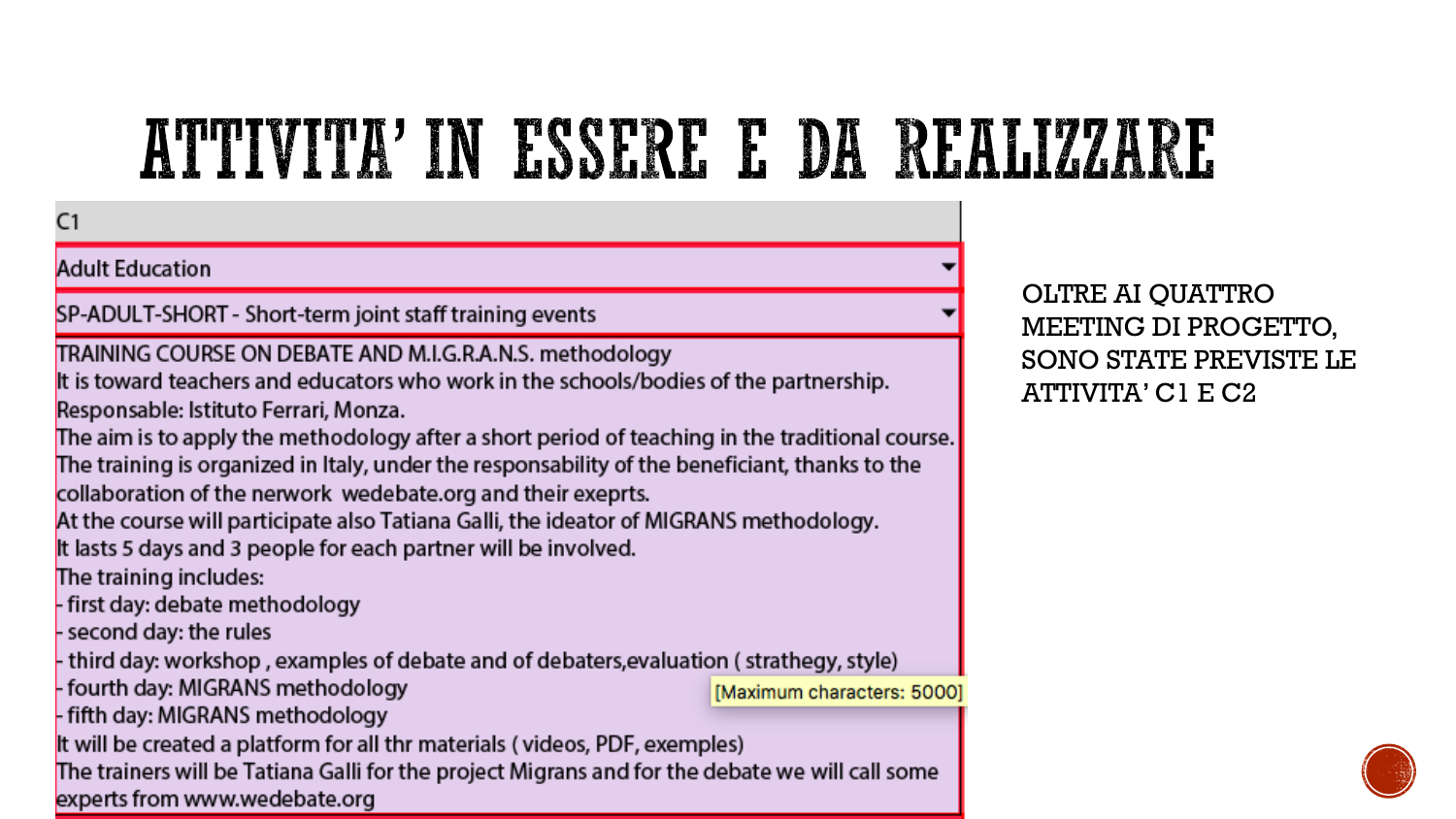### **Adult Education** SP-ADULT-BLEND - Blended mobility of adult learners Blended modality will be supported by a platform created by partners in a cooperative syle, during the first meeting. Mobility will be focused on dabetes in English based on basic subject and realized by: -4 Adult Students selected in each partner with English level B1. Basic topics will be chosen on life problems, clse to their experience. Debates will be online, through e-learning platform, after the training course for teachers and educators (Debaters Club). 4 debaters for each country with 2 teachers/educators will partecipate to the mobility planned for Kune 2019. This activity will be in March 2020.

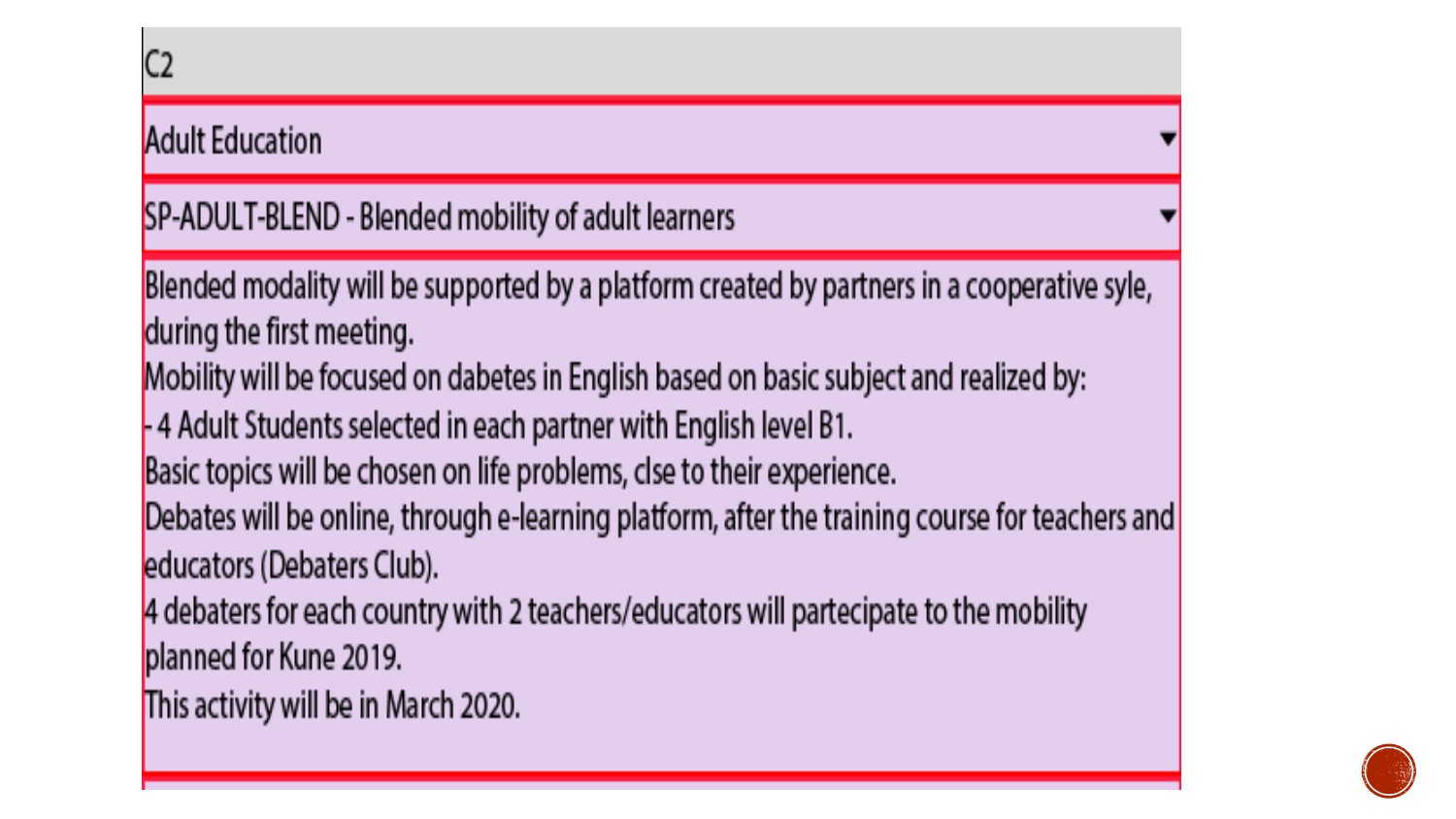# IL SOMMARIO DI PROGETTO

This project involves ITALY, PORTUGAL, SWEDEN, LITUANIA, GREEECE, ROMANIA, SPAIN (9 Private and Public Bodies). The main objectives are 3:

- to help adults with low competencies and who need a certification to improve their skills in a foreign language (English) for better opportunities in the labour market:

- to help immigrants to learn a foreign language through blog, according with a Spanish experiences with lyrics;

- to help immigrants and foreign people to learn the language of hosting country in a natural way.

These objectives are those of this call and can improve comoetencies in adults with low level of social and life skills. Target of the project are Adults (16-50 years old) with low skills and following needs of Upskilling Pathway.

We planned 3 kinds of activities:

- teaching through ICT

teaching of English language through blog, according with good practices already used (edrissis@edrissis) teaching of Italian language to immigrants through ICT and with MIGRANS methodology.

We will use DEBATE methodology (wedebate.org) for a multicultural dialogue and to promote citizenship skills, to create an

inclusive setting and MIGRANS methodology for mygrans with very low skills.

We plan 4 meetings, a training course on debate methodology, a blended mobility for learners.

IMPACT: we plan to improve basic skills to get into labour market, to promote integration of immigrants who will learn Italian language, to improve the knowledge of English language and inclusive practices, thanks to the Debate that let cooperation and respect for each other.

We have evaluation and dissemination plans.

Project is sustainable not only beacuse it can be a start un for future European projects but above all for curricula based on online learning and club of debaters.

We will plan to write a project of innovation also included MIGRANS methodology and we will spread the 2 methodologies in a wide part of the non formal education centres.

**SONO STATE VALORIZZATE** DUE ATTIVITA' IN PARTICOLARE:

**II. DEBATE** 

**IL PROGETTO MYGRANS** DI TATIANA GALLI **PRESENTATO** ALL'INFODAY ADULTI DEL 2017 E VALORIZZATO ALL'INTERNO DEL PROGETTO KA2

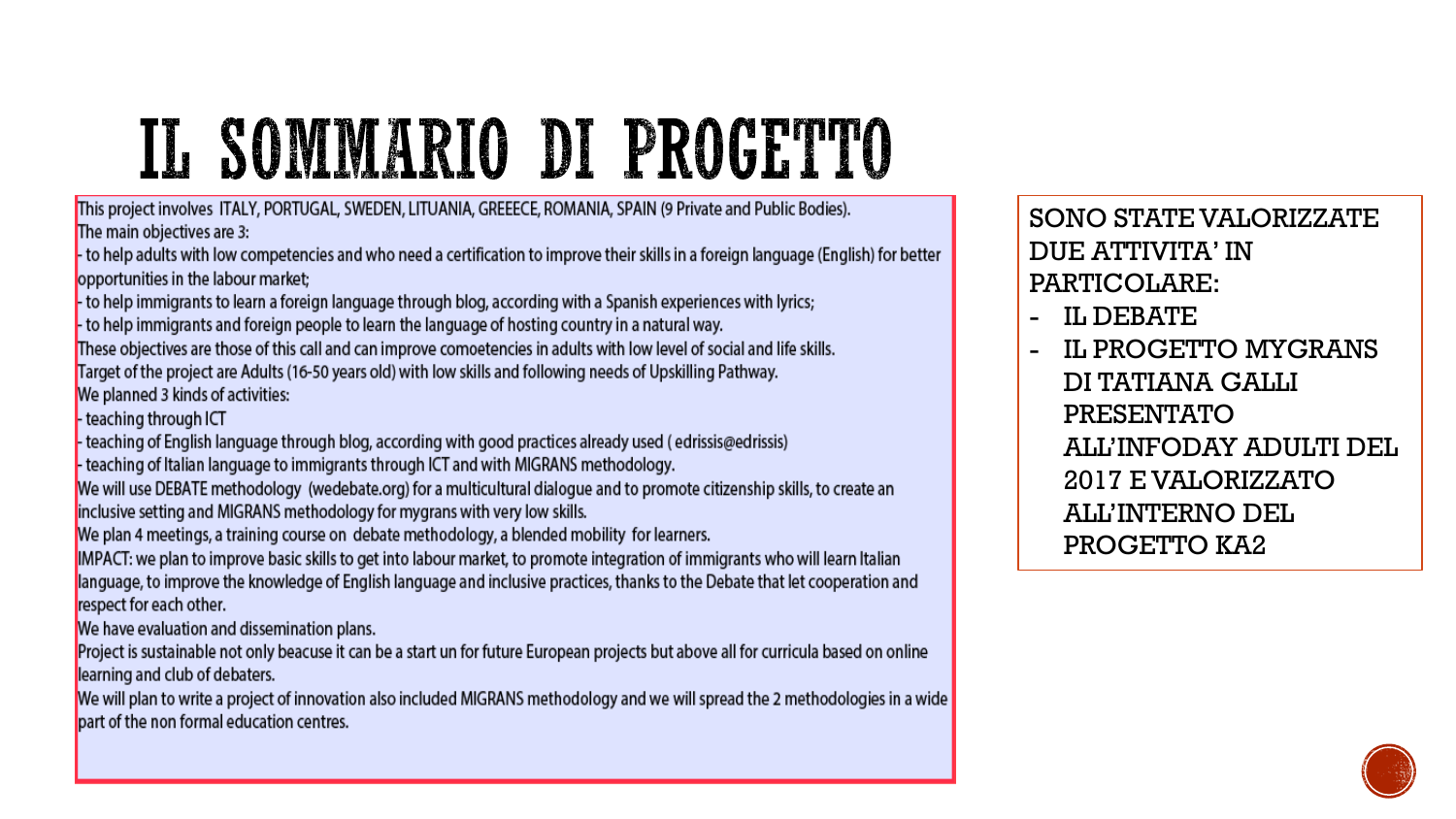### IL BUDGET

### NOVE PARTNER HANNO RICEVUTO PER **-LA TOTALITA' DELLA PARTNERSHIP UN BUDGET DI EURO 138.007,00**

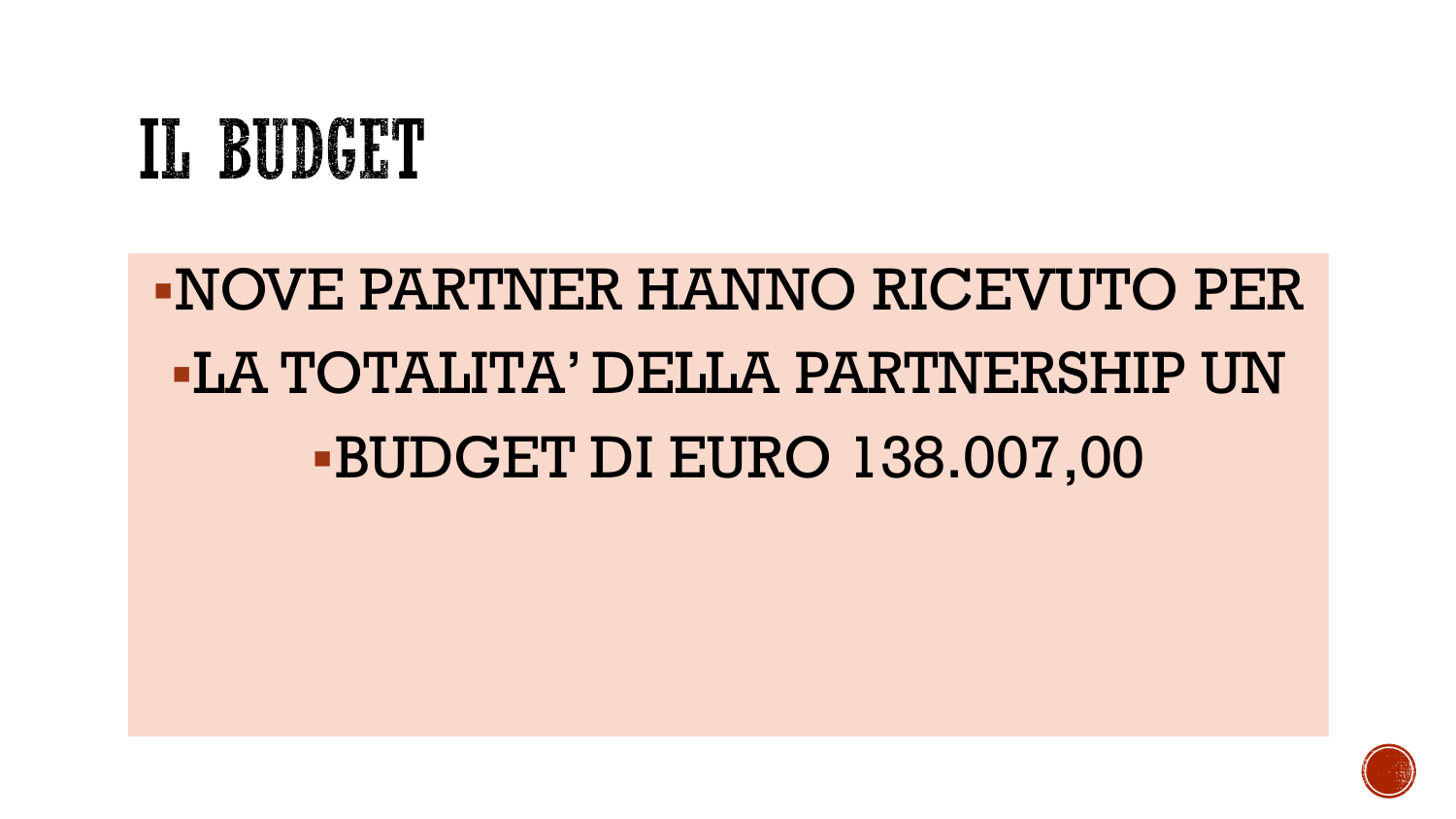### GRAZIE ALLA RETE EUROPA

QUESTE ATTIVITA' DI PROGETTAZIONE EUROPEA SONO STATE RESE POSSIBILI GRAZIE ALL'ATTIVITA' DELLA RETE EUROPA , CHE PROMUOVE, ATTRAVERSO SINERGIE CON USR LÓMARDIA ED EURÓPE DIRECT ATTIVITA' DI PROMOZIONE E DI SUPPORTO A SCUOLE A E ENTI CHE SI OCCUPANO DI EDUCAZIONE FORMALE E NON FORMALE.

GRAZIE ANCHE AGLI AMBASCIATORI EPALE NAZIONALI E LOMBARDI , ALL'UNITA' EPALE E ALL'AGENZIA NAZIONALE CHE LAVORANO PER SOSTENERE LA NOSTRA EUROPA.